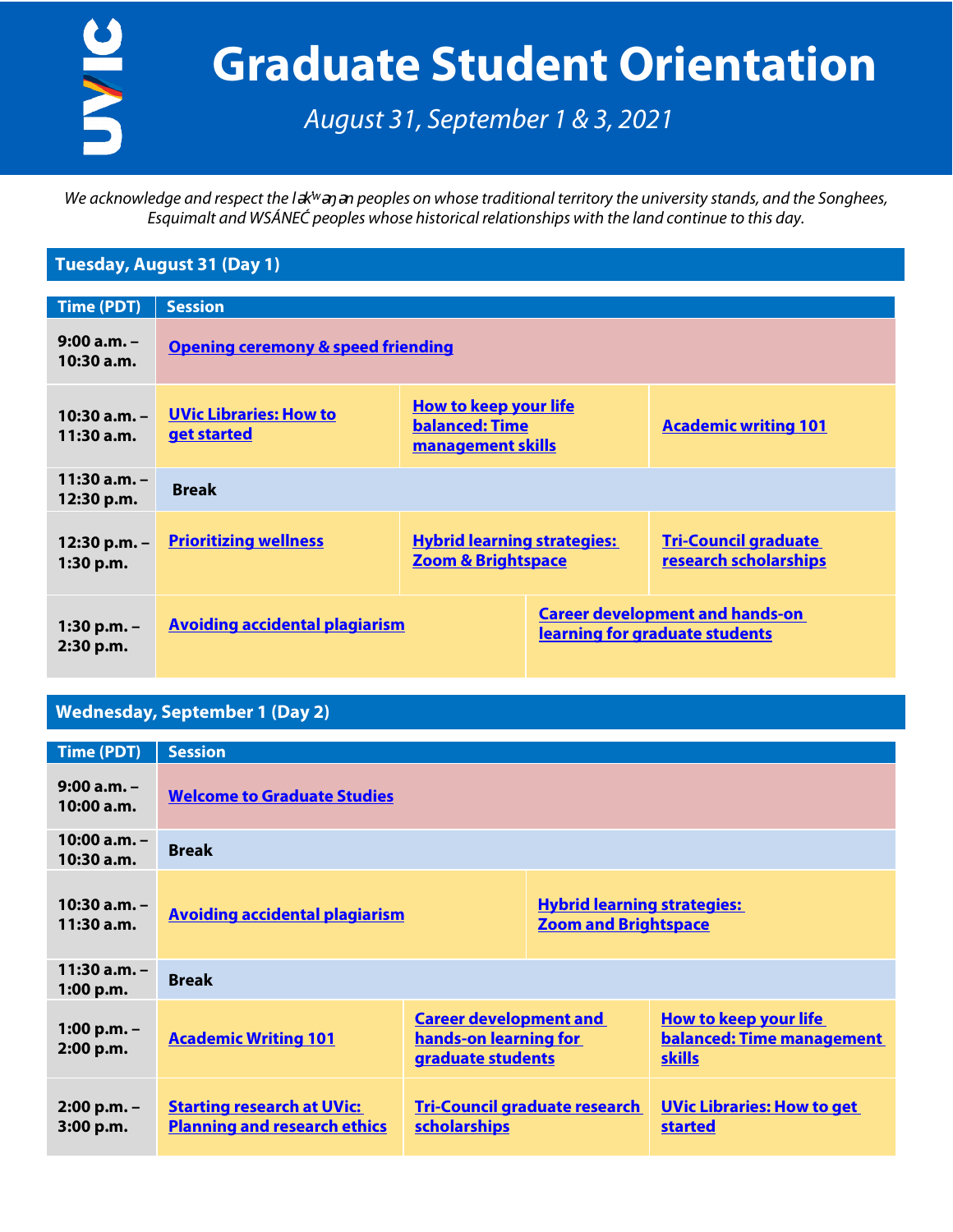# **Friday, September 3 (Day 3)**

| Time (PDT)    | <b>Session</b>                                 |
|---------------|------------------------------------------------|
| 1:30 p.m. $-$ | <b>Campus Tours - Group 1 (in-person)</b>      |
| 3:00 p.m.     | Check-in Location: UVic Quad by Petch Fountain |
| $3:30$ p.m. - | <b>Campus Tours - Group 2 (in-person)</b>      |
| 5:00 p.m.     | Check-in Location: UVic Quad by Petch Fountain |
| $5:00 p.m. -$ | <b>Graduate Student Social (in-person)</b>     |
| 6:00 p.m.     | Location: UVic Quad by Petch Fountain          |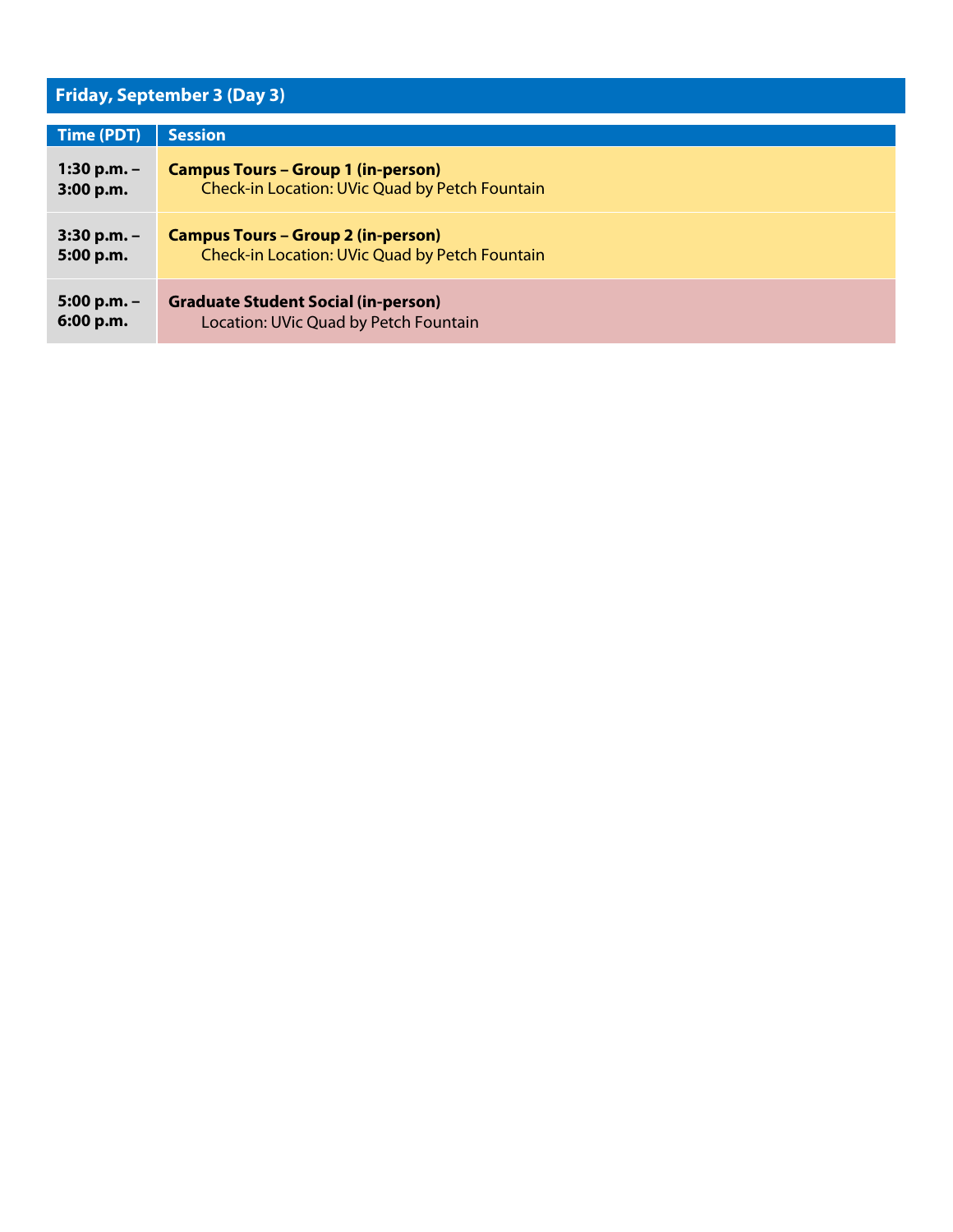#### **Opening ceremony & speed friending**

#### **Tuesday, August 31, 9:00 – 10:30 a.m.**

**Zoom Link:** <https://uvic.zoom.us/j/84868241463?pwd=YTZqU3dudStGRURSOHZBS1dnM3A0QT09>

**Meeting ID:** 848 6824 1463 **Password:** 966760

Join the entire incoming class of graduate students, along with those who started during a virtual semester, to kick-off Graduate Student Orientation! You will hear from the Dean of the Faculty of Graduate Studies, the Graduate Students' Society, and last year's 3-Minute Thesis winner. Following the opening remarks, get to know your peers a bit better with a fun round of speed friending.

#### **UVic Libraries: How to get started**

#### **Tuesday, August 31, 10:30 – 11:30 a.m.**

**Zoom Link:** <https://uvic.zoom.us/j/83300092942?pwd=aGxKNFZkbXlnM2ZJWEZUVEllSTBTQT09>

**Meeting ID:** 833 0009 2942 **Password:** 409327

#### **Wednesday, September 1, 2:00 – 3:00 p.m.**

**Zoom Link:** <https://uvic.zoom.us/j/82419653525?pwd=OFVmM3dKM3NRcXc5VGhNb1hRaHVjUT09>

#### **Meeting ID:** 824 1965 3525 **Password:** 138889

UVic Libraries is here to help! We will be here for you every step of your graduate studies. This session will provide you with an overview of how you can get the best of what UVic Libraries has to offer. You'll learn about the broad range of resources and services available, including:

- Bookable workspaces and equipment lending
- How to access research resources (both print and online)
- Who to contact for in-depth research consultations and online digital skills workshops
- Citation management assistance and workshops

#### **How to keep your life balanced: Time management skills**

#### **Tuesday, August 31, 10:30 – 11:30 a.m.**

**Zoom Link:** <https://uvic.zoom.us/j/82692015863?pwd=WENpeFh0RHg0SFZwdGI4Rm5YZUhZQT09>

**Meeting ID:** 826 9201 5863 **Password:** 484671

#### **Wednesday, September 1, 1:00 – 2:00 p.m.**

**Zoom Link:** <https://uvic.zoom.us/j/83507614723?pwd=ckRUNUVnWmxibFAwR0lSalhrR0ZlZz09>

**Meeting ID:** 835 0761 4723 **Password:** 320789

Are you a graduate student juggling work, school and life? Have you ever dreamed of controlling time? By effectively managing your time, you can control your future! In this active learning workshop, we will explore how you perceive time and strategies for planning and staying on track of your schedule to help you reduce stress and achieve your goals. Regarding the latter, we will also cover potential opportunities for graduate students. Remember, such opportunities require planning ahead!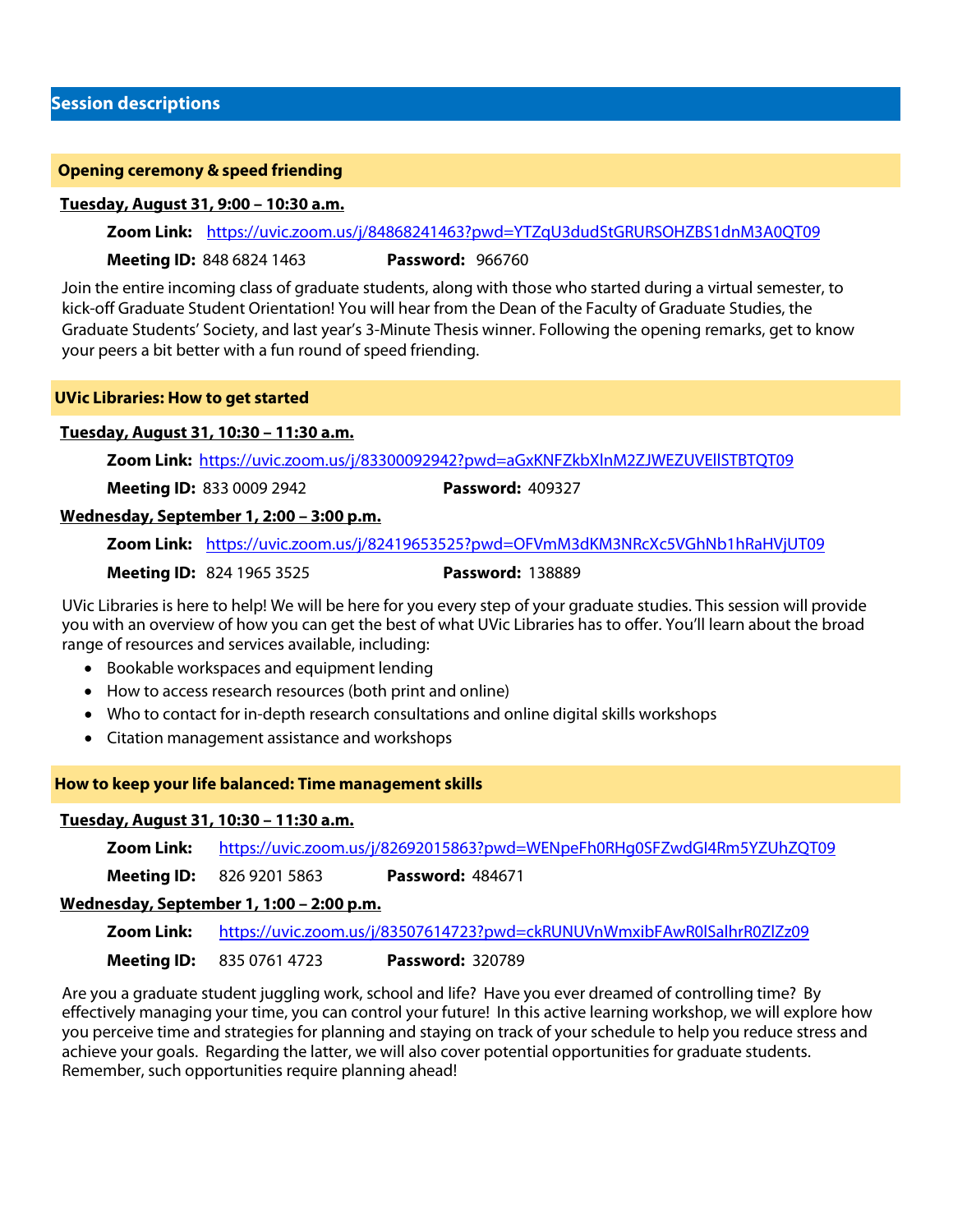#### **Academic writing 101**

#### **Tuesday, August 31, 10:30 – 11:30 a.m.**

**Zoom Link:** <https://uvic.zoom.us/j/85857116432?pwd=SGRkNzJ2Qm9BUVpobzdNVWRibEx5Zz09>

**Meeting ID:** 858 5711 6432 **Password:** 043316

#### **Wednesday, September 1, 1:00 – 2:00 p.m.**

**Zoom Link:** <https://uvic.zoom.us/j/86420733798?pwd=UHBKbnZ1cXVFNWtZS2NzZkRBRGdwQT09>

**Meeting ID:** 864 2073 3798 **Password:** 038125

In this workshop, we will review the fundamentals of academic writing to prepare you for success! We will review the writing process and offer tips to bolster your academic style. The session will end with an overview of academic writing supports available through the Centre for Academic Communication.

#### **Prioritizing wellness**

#### **Tuesday, August 31, 12:30 – 1:30 p.m.**

**Zoom Link:** <https://uvic.zoom.us/j/89871120258?pwd=V1V3OXhCMXVkRTFrWElBOXFpZ0lBdz09>

**Meeting ID:** 898 7112 0258 **Password:** 600460

This workshop is to help new graduate students prioritize their wellness during their studies at UVic. In these challenging times, maintaining our wellness is more important than ever. This workshop will highlight practical tips and perspectives for self-care and study/life balance, managing stress and building community connections.

#### **Hybrid learning strategies: Zoom & Brightspace**

#### **Tuesday, August 31, 12:30 – 1:30 p.m.**

**Zoom Link:** <https://uvic.zoom.us/j/85061006444?pwd=YWMzcG1PaHJ3b1c1N0xSNFpiZFdodz09>

**Meeting ID:** 850 6100 6444 **Password:** 208925

#### **Wednesday, September 1, 10:30 – 11:30 a.m.**

**Zoom Link:** <https://uvic.zoom.us/j/84368907550?pwd=bC9RNGtVeDBaWGRMM3c5eUc0UjZSQT09>

**Meeting ID:** 843 6890 7550 **Password:** 935765

This workshop will introduce several learning strategies as well as the online tools students will encounter as they start their studies online. Zoom, which is used primarily for live lectures or classes and group work, has many features and tools which we will review. Brightspace is where all course content is generally posted (also sometimes referred to as a course hub). We will cover the basics of Brightspace so that you are prepared to start your classes.

#### **Tri-Council graduate research scholarships**

#### **Tuesday, August 31, 12:30 – 1:30 p.m.**

**Zoom Link:** <https://uvic.zoom.us/j/89185398911?pwd=bkYvZ3dyclpuaitjbEhRTFI2eEhwUT09>

**Meeting ID:** 891 8539 8911 **Password:** 136471

#### **Wednesday, September 1, 2:00 – 3:00 p.m.**

**Zoom Link:** <https://uvic.zoom.us/j/87944668176?pwd=TG5pYkMzdE5nQ1N0M0E1RGwycWRpUT09>

**Meeting ID:** 879 4466 8176 **Password:** 114582

In this information session, the Faculty of Graduate Studies (FGS) will share useful information about how to apply for Tri-Council Graduate Research Scholarships (NSERC, SSHRC & CIHR). \*Please note: Tri-Council Scholarships are limited to domestic, and permanent resident students and those identified as Protected Persons. Permanent resident students must have permanent resident status before applying for a Tri-Council Graduate Research Scholarship.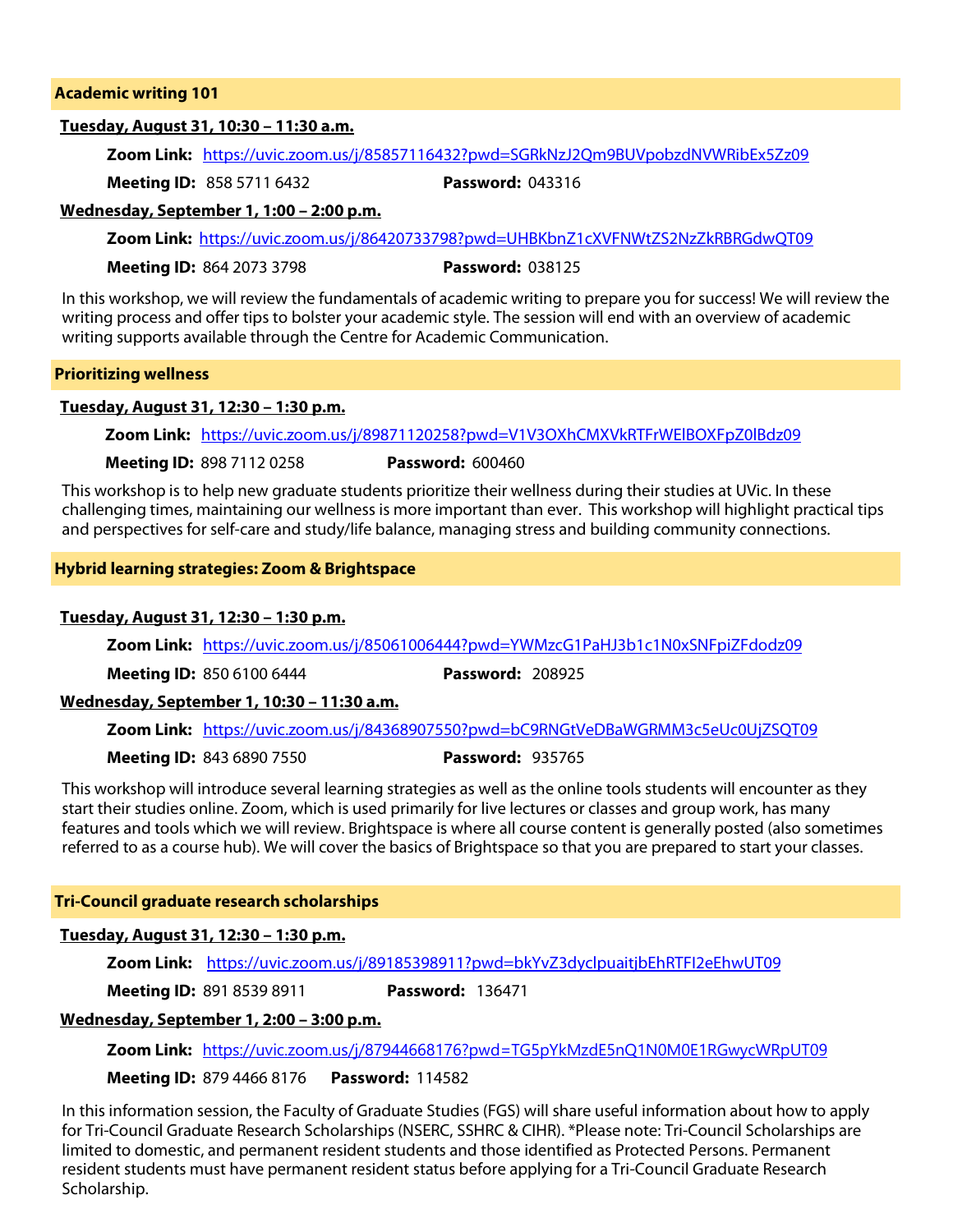#### **Avoiding accidental plagiarism**

#### **Tuesday, August 31, 1:30 – 2:30 p.m.**

**Zoom Link:** <https://uvic.zoom.us/j/83822248935?pwd=c0VqMk5mS2M1Zk1vNDNmdnJraDlXdz09>

**Meeting ID:** 838 2224 8935 **Password:** 951575

#### **Wednesday, September 1, 10:30 – 11:30 a.m.**

**Zoom Link:** <https://uvic.zoom.us/j/85970684354?pwd=b3ZyNFh6bVl4UlJLM1lrM3RGSkZQdz09>

**Meeting ID:** 859 7068 4354 **Password:** 941070

Most cases of plagiarism at UVic happen as a result of lack of clarity regarding the basics of citing and paraphrasing in the Canadian context. In this workshop, we'll discuss what academic integrity involves and look at examples of poorly integrated direct quotations, incorrect citations, and inadequate paraphrasing, and discuss ways to correct these issues. This workshop will help you become more effective participants in the academic dialogue of your discipline by giving you the tools to paraphrase, quote, and cite effectively.

#### **Career development and hands-on learning for graduate students**

#### **Tuesday, August 31, 1:30 – 2:30 p.m.**

**Zoom Link:** <https://uvic.zoom.us/j/86436329176?pwd=OU1UYnlSZ1RIend2N0szckpJUyt2UT09>

**Meeting ID:** 864 3632 9176 **Password:** 025076

#### **Wednesday, September 1, 1:00 – 2:00 p.m.**

**Zoom Link:** <https://uvic.zoom.us/j/88165461119?pwd=c3B2SXJveCtYUUFIL0QxUkdid0xLUT09>

**Meeting ID:** 881 6546 1119 **Password:** 232477

Whether you are on the fast-track to your dream job or are unsure where to start, UVic's Co-operative Education Program and Career Services can help. In this workshop, you will explore how the skills, knowledge, and attributes you build during your graduate degree align with competencies employers are looking for. We will review some of the actions you can take to further your career development, grow your competencies, and build a professional network. You will learn how you can access resources from Co-op and Career Services throughout your studies to enhance your career path

#### **Welcome to Graduate Studies**

#### **Wednesday, September 1, 9 a.m. – 10 a.m.**

**Zoom Link:** <https://uvic.zoom.us/j/81391296215?pwd=TUs5dUpTTXRNbGE2Tm9hbTYyK3NKdz09>

#### **Meeting ID:** 813 9129 6215 **Password:** 104793

You've made it through your undergraduate studies and have taken the exciting next step into graduate studies. What now? In this workshop, you will hear from an Associate Dean of Graduate Studies and representatives from the Graduate Students' Society (GSS) and Office of the Ombudsperson. You will learn how you fit in to UVic as a graduate student, how to maintain a healthy relationship with your graduate supervisor, where and how to get the help you may need and what services the Faculty of Graduate Studies and GSS can provide you.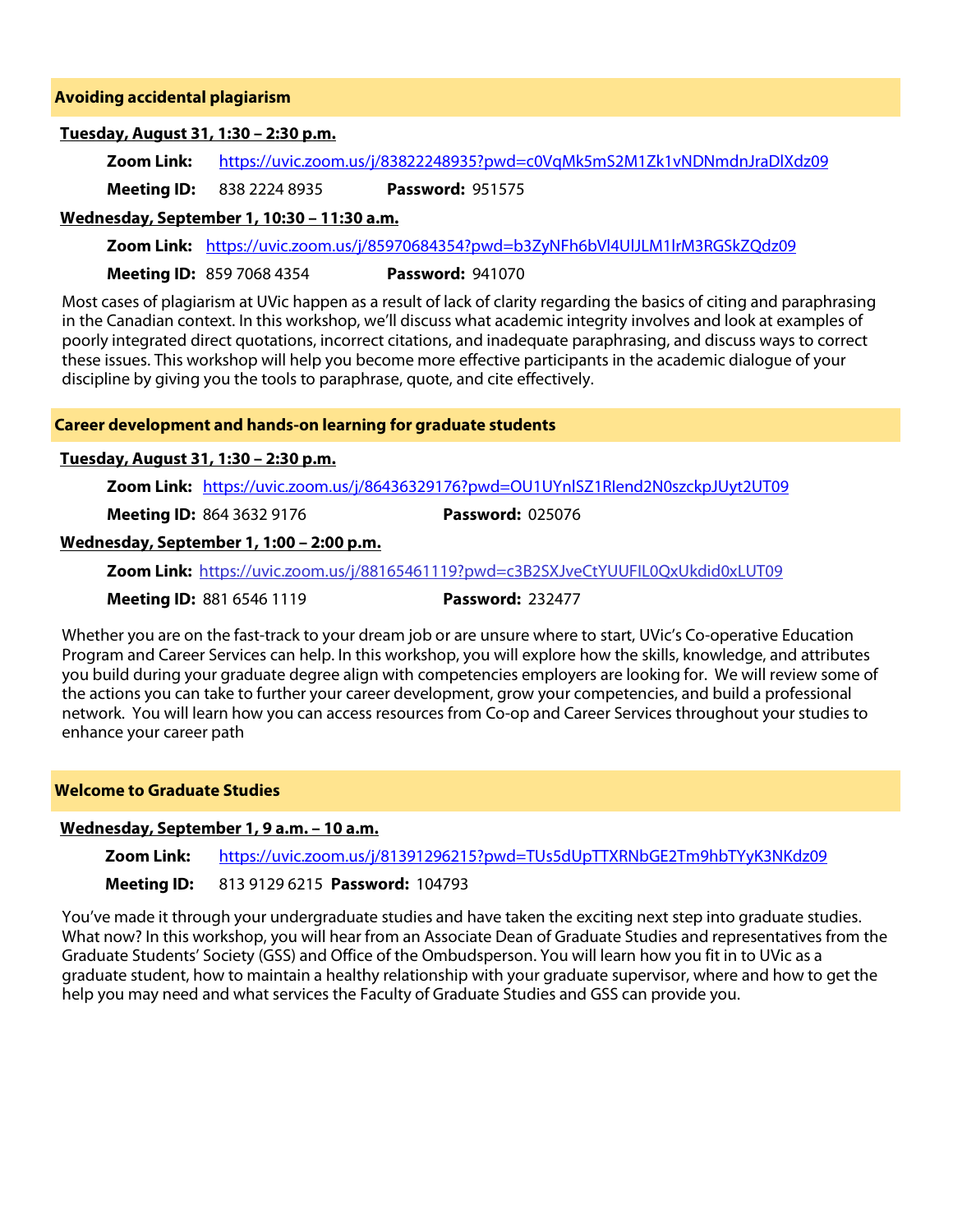#### **Starting research at UVic: planning and research ethics**

#### **Wednesday, September 1, 2 – 3 p.m.**

**Zoom Link:** <https://uvic.zoom.us/j/82357427452?pwd=eWkwa1gyc1VoMWlDdnZiYjFEUitWQT09>

**Meeting ID:** 823 5742 7452 **Password:** 674883

This information session will offer you an opportunity to start thinking of you as a researcher by visualizing the overview of thesis/project process with a sample timeline. As well, we will provide a brief overview of research ethics and UVic requirements, addressing:

- What is research ethics and why is it a requirement for conducting research?
- Does my research require ethics approval?
- What is the impact on research during the global pandemic?

#### **Campus tours (in-person)**

#### **Friday, September 3, 1:30 – 3 p.m. OR 3:30 – 5 p.m.\***

Learn how to navigate campus and about the supports and resources available to you as a graduate student. Tours will be led by other current UVic students. While the majority of the campus tour will take place outdoors, masks will be required to enter any indoor locations.

If you are unable to attend the in-person campus tour, check out our collection of virtual tours.

*\*Check your email to see what timeslot you've been assigned! Check-in will begin 30 minutes prior to the beginning of the tour.*

#### **Graduate student social (in-person)**

#### **Friday, September 3, 5 p.m. – 6 p.m.**

This session can be a good opportunity to engage with your fellow grad students. We hope these fun activities can help you to get to know people. Don't think too much, free your mind, and just have fun with other fellow students! Activities include: Beverage social, human bingo, and speed friending.